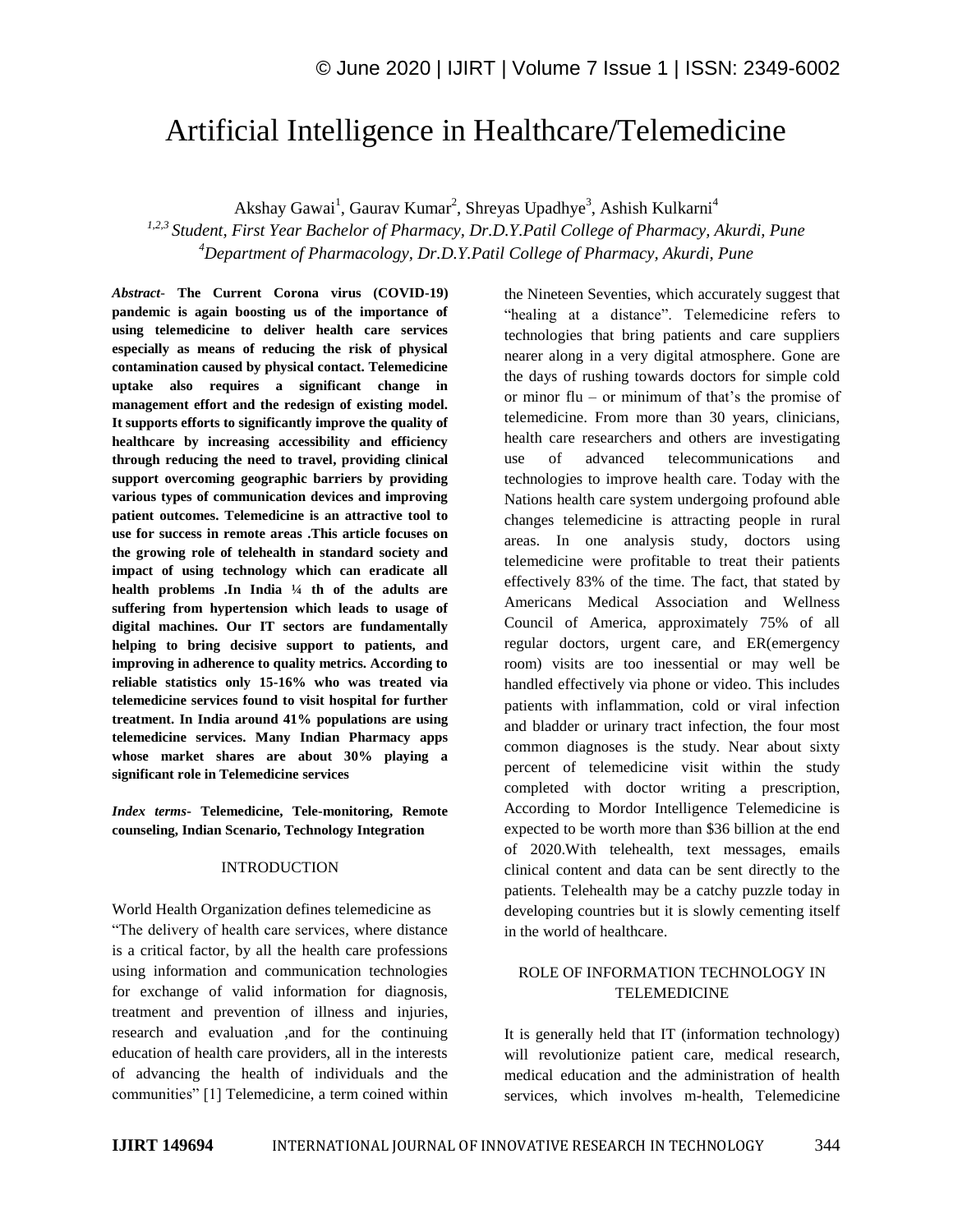applications, computational framework for telemedicine, Internet-based Telemedicine [2]. [3]The application of this appliance covers a wide and diverse scope, including

- a. Online database and tools to ensure standards of care
- b. Critical pathway and patients outcome
- c. Computer-assisted diagnosis
- d. Effectual drug information and electronic prescription filler
- e. Enhanced availability of research data

New trends in Telemedicine allocate faster internet connections and better software that provide a better video chat experience than in the past, with mobiles devices, people can consult a doctor from anywhere, the adoption of electronic health records makes it easier for doctors to access patient records[2].

Physicians are now often more comfortable using a keyboard rather than pen, and this is particularly true of the new generation of medical students and residents.

# BACK BONE OF REMOTE MEDICAL COUNSELLING: TELEMEDCINE

Telemetering, a telemedicine outgrowth that extends the reach of best-practice care by building the skills of providers who aren"t necessarily specialist, is also winning ardent advocates across Africa and India [4]. Telemedicine is the roadmap for improved medical care in rural areas. NITI (National Institute for Transforming India) Aayog states that, the National Health Stack (NHS) is a virtual digital platform for healthcare in the country. NHS study aims to have digital health records for all citizens by 2020 to make telemedicine and E-Health easy[5]. The Bristol-Myers Squibb Foundation, a leader in developing provider capacity in oncology, is supporting project ECHO(echocardiography), a telemedicine movement to increase the availability of cancer care in sub-Saharan African, where specialists are few and far between[4]. Health data is important in many aspects and one of them is AI (Artificial Intelligence). In Coming days, this will definitely help in identifying issues regarding to medical heath. Through IOT (internet of things) perspective medical emergencies like Asthma attack, heart failure, diabetes can be monitored via connected devices [5]. This integrated market of telemedicine platform will have a mix approach in the coming year, In developing country like India there is lot of room for development, with the communication industry evolving at such a rapid pace, telemedicine sector is bounded to develop too[5].

#### **HISTORY**

The history of Telemedicine provides all-inclusive and in-depth historical view of telemedicine from ancient Greece to the present day[6]. While the out break of interest in Telemedicine over the past 4 or 5 years makes it look like a relatively new use of telecommunications technology, the truth is that telemedicine has been in use in some form or the other for other thirty years[7]. Back in the past, information that a new sovereign was crowned can be sent over the same long-distance communication medium as a warning about a dangerous disease Outbreak[8]. The National Aeronautics and Space Administration (NASA) played a major role in the early development of telemedicine, NASA's efforts in telemedicine began in the early 1960s when humans began flying in space[8]. Telemedicine was first conceived in 1924 when the black and white cover of Radio news showed a doctor guiding a patient encounter via a radio transmission, it took nearly two more decades for this ground breaking science fiction idea to become reality[9]. In the last 50 years, Telemedicine has shift into the mainstream. If you want to acquire that how far the technology has come, consider that in 2016, Kaiser Permanente declared they were noticing more patients in virtual telehealth visits than they were via traditional inperson visits [9]. In 2016, 59 million people connected virtually through apps, web portals and virtual visits, it was a breakout year for telemedicine, clearly initiating the technologies growth into mainstream healthcare [9].

[9]From 2014 to 2015 Kaiser used telehealth applications in the following ways:

- a. Sent 20 million emails between patient and their doctors.
- b. Scheduled four million appointments.
- c. Viewed 37 million tests online.
- d. Refilled 17 million patient prescriptions

At present, after more than 5 decades, Telehealth has become an accepted part of the majority of health systems across the United States which has proven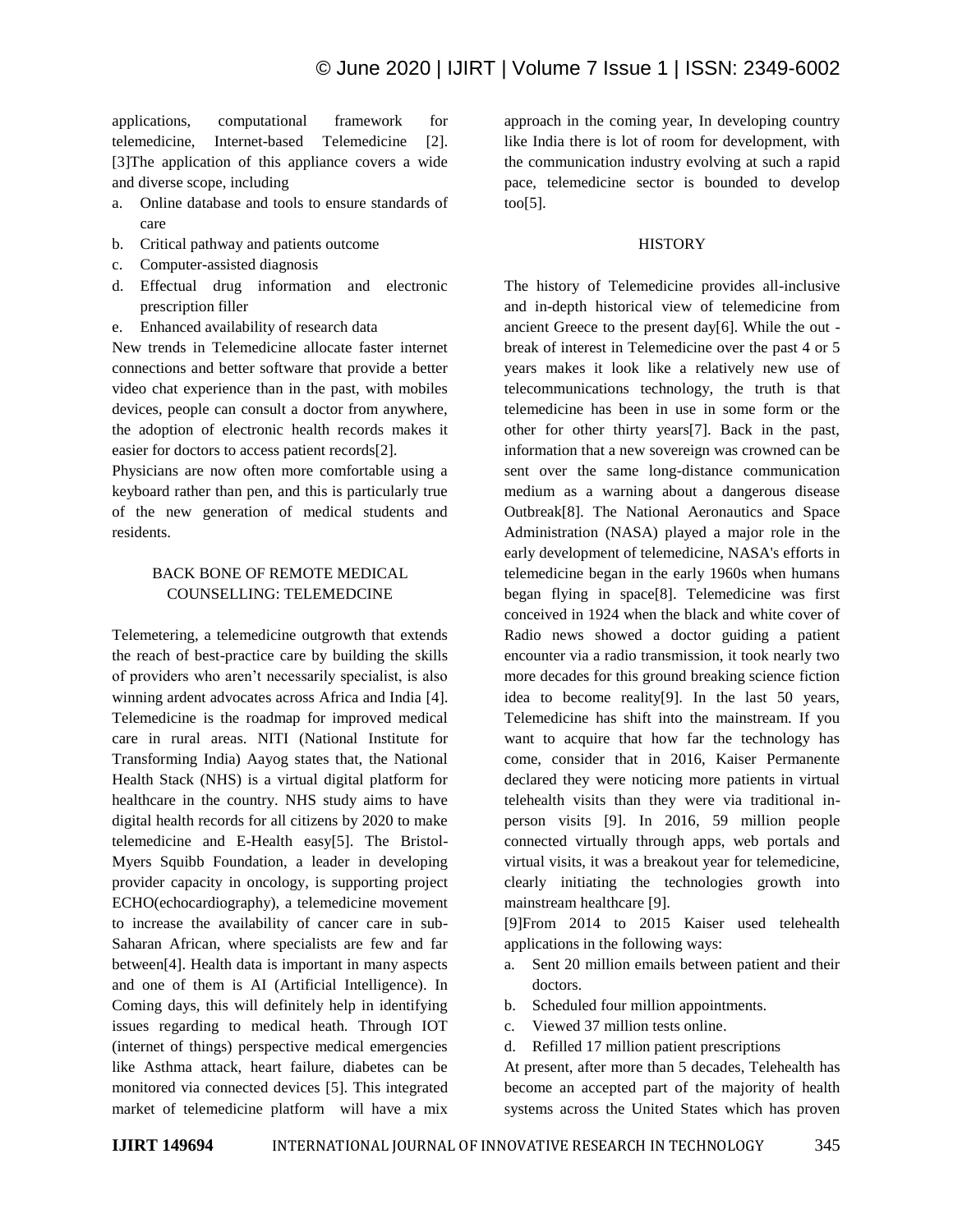that established technology is an important part of the future state of healthcare both in the United States and abroad [9]



THE 100% RADIO MAGAZINE

Fig.1 Graphics from Telemedicine: A Guide to Assessing Telecommunication in Health care.

Institute of Medicine (US) Committee on Evaluating Clinical Application of Telemedicine, Field MJ, Editor, Washington(DC): National Academies Press(US), 1996[9].

#### **TYPES**

Two different kinds of technology are most common in telemedicine application in use today. The first called,

- a. Store-and-forward Telemedicine which is also called as asynchronous telemedicine. It is method by which healthcare providers share patients medial information like reports, imaging studies, videos, and other records with a physicians, radiologist, or specialist at another location [10]. A digital image is taken using a digital camera, "stored" and then sent (forward) by a computer to another location [7].
- b. Remote Patient Monitoring (RMP) or "telemonitoring" is a method that allows

healthcare professionals to track a patients vital signs and activities at a distances, this type of monitoring is often used for the management of high-risk patients, like those with heart conditions and people who have recently been release from hospital[10].

c. The third most widely used technology, the twoway interactive television (IATV), which is used while 'face-to-face' consultation is necessary. The patients and sometimes their providers or more commonly a nurse practitioner or telemedicine coordinator, are at the originating site [7].



Fig.2 Remote Patient Monitoring (RPM)[11]

# TELEREVOLUTION IN INDIAN HEALTH **SECTOR**

India comes in the largest nation with a population of more than 121core. Due to this fact, the equitable distribution of healthcare services has proven to be major goal in public health management time and again[12]. The present scenario of India we are unable to provide even total primary medical care in the rural areas, secondary and tertiary medical care are not uniformly available even in suburban and urban areas. ISRO (Indian space Research Organization) made a modest beginning in telemedicine in India with a Telemedicine Pilot Project in 2001, associated with Chennai's Apollo Hospital with the Apollo Rural Hospital at Aragonda village in Chittoor district of Andhra Pradesh [12]. Initiatives taken by ISRO (Indian Space Research Organization), Department of information Technology(DIT), Ministry of External Affairs, Ministry of Health and Family Welfare and the state government played a vital role in the development of telemedicine services in India[12].

They Started from a simple web cameras and ISDN (Integrated Services Digital Network) telephones lines, the village hospital has a state-of-the-art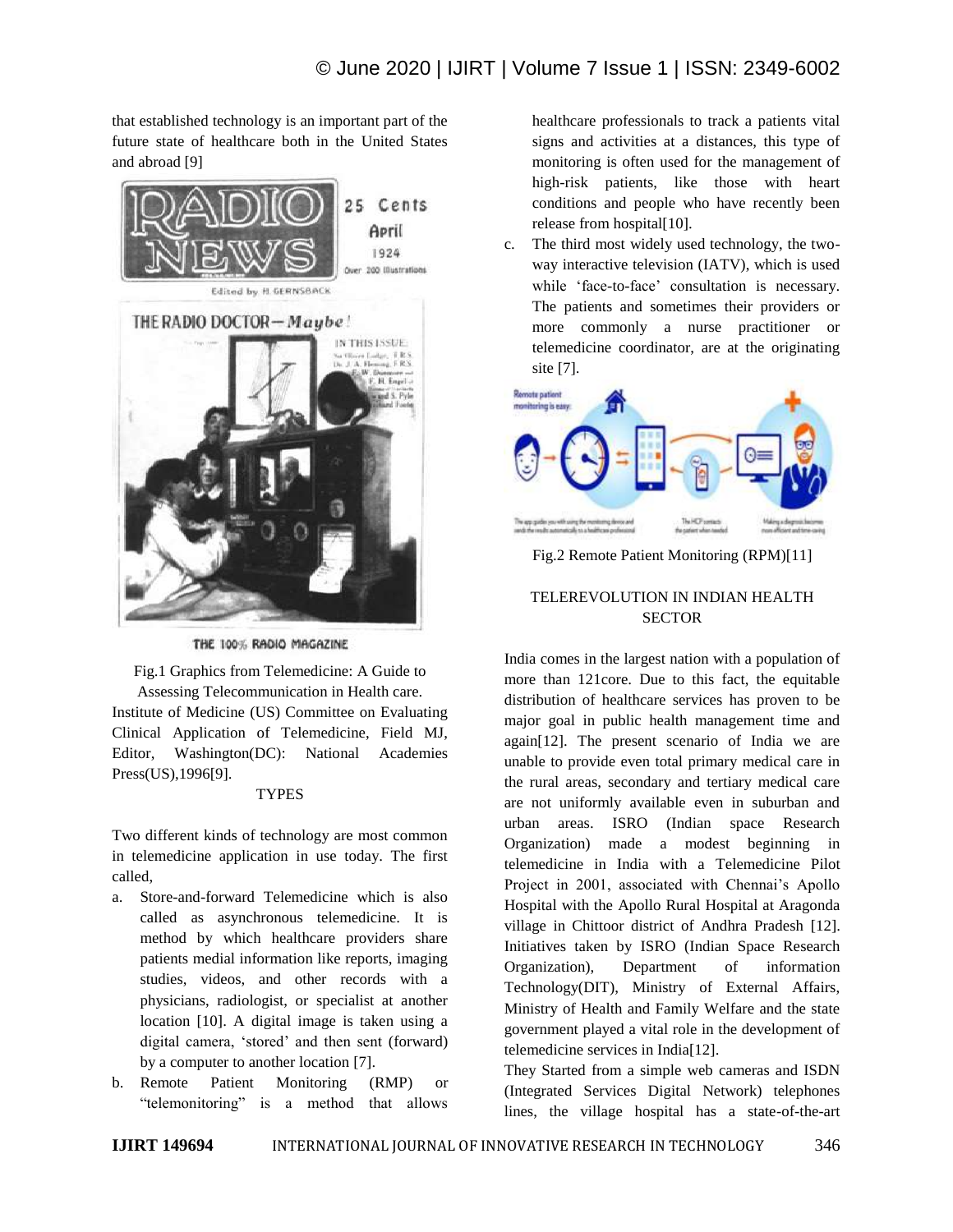videoconferencing system and Very Small Aperture Terminal (VSAT) satellite installed by ISRO[7]. Coupled with this was the Sriharikota Space Centre project which formed an important launch pad of the Indian Space Research Organization in this field [7]. The current status of telemedicine market has witnessed spectacular growth during the last two years only because of timely convergence in the areas of IT, Communication and HealthCare along with launching of central e-health schemes involving telemedicine by the Health and Family Welfare.

In collaboration with state government it has established a Telemedicine Network consisting of 382 Hospitals 306 Remote/Rural, District Hospitals/Health Centers connected to 51 super specialty hospitals located in major States and 16 mobile Telemedicine units are part of this network[13].

# TECHNICAL MEDICINE

1. Interactive Stethoscope:

The Interactive Stethoscope is the first digital stethoscope of its kind that provides a remote healthcare practitioner with live stethoscope sounds and one function is to adjust the audio frequency range and volume from remote site [14]. This USB digital stethoscope is used in conjunction with Agnes Interactive telemedicine software to stream live heart or lung sounds and eliminates the need of stethoscope [14]Features:

- a. Digital stethoscope with convenient volume controls and frequency filters
- b. Hear live heart and lung sounds with just a PC, internet access and headset.



Fig.3 Interactive Stethoscope[14]

# 2. Medical Camera and Scope System:

The Multipurpose Camera and scope can be used for clinical Telemedicine patient exams and workflow processes, This device is equipped with interchangeable lenses for horoscopy, dermatology and ophthalmology exams making it simple for digital imaging needs[14].

[14]Features:

- a. Medical Camera system comes with 3 interchangeable lenses to accommodate multiple medical specialties including primary care like ear, nose, throat and dermatology.
- b. Direct USB connection allows you to immediately view the medical images on PC



Fig.4 Medical Camera and scope system[14]

3. Digital Spiro meter:

The Digital Spiro meter is used in clinical telemedicine applications to quickly evaluate respiratory problems such as asthma, chronic obstructive pulmonary disease, pneumonia, smoking related problems and post-operative respiratory conditions, This PC based Spiro perfect spirometer measures lung capacity and respiration rate in few seconds and provides accurate pulmonary test results[14].

[14]Features:

- a. Single use disposable transducers reduce the risk of cross contamination.
- b. Incentives graphs helps motivate and coach pediatric patients to ensure quality test results.



Fig.5 Digital Spirometer[14]

#### 4. Digital Watch:

Digital watches have the potential to support health in our everyday life by self-monitoring of personal activity and getting feedback of based on activity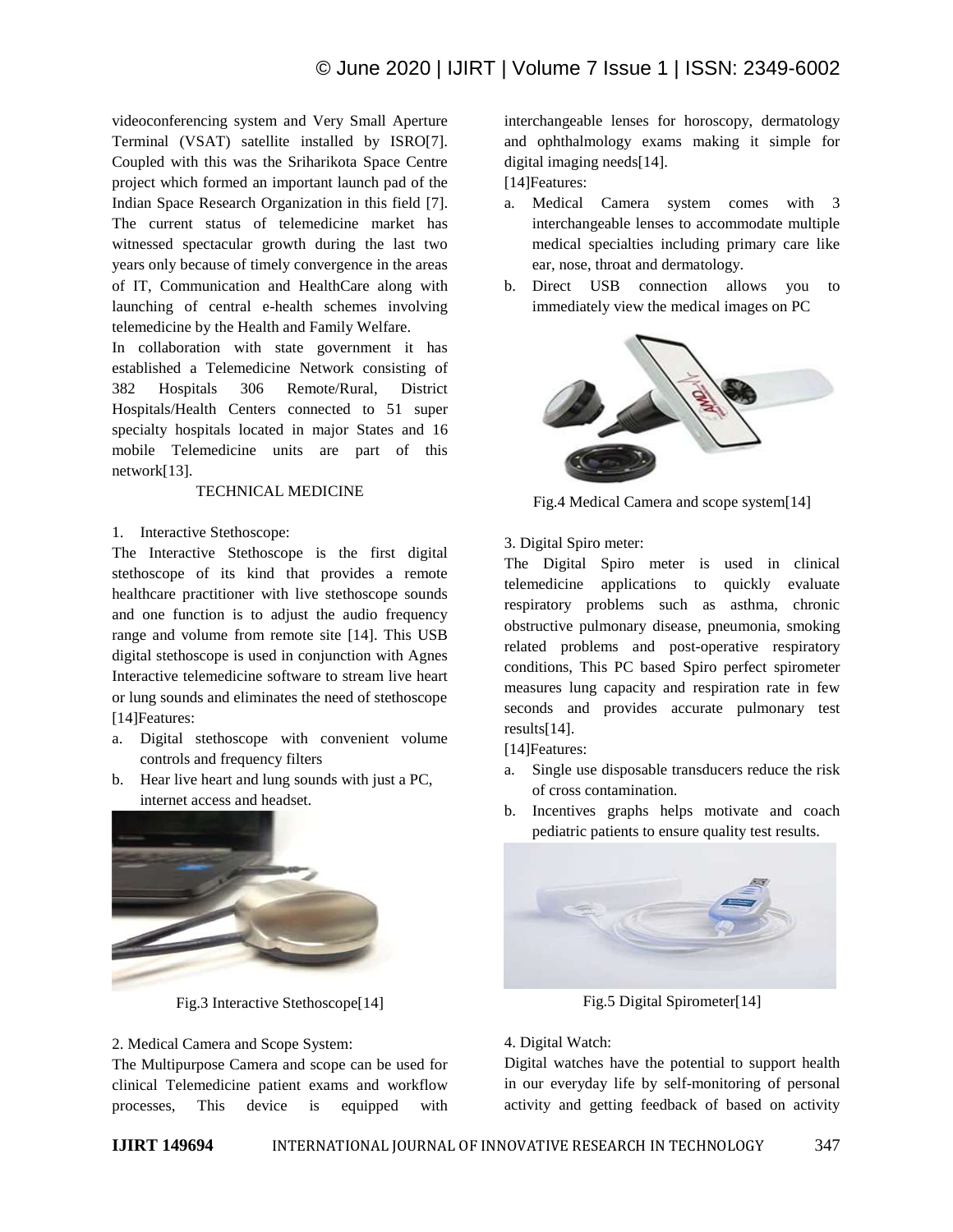measures. Most studies employed the use of consumer grade digital watches (14/17, 82%)[15]. Due to their functions and widespread popularity digital watches are also a boon to health researchers. In year 2019 Stanford university announced results of a recent study that many digital watches could also detect Arial fibrillation a stroke risk, with 84% accuracy. Many digital watches uses 8 sensors capturing sound ,heart rate , galvanic skin response, motion, body temperature ,ambient light ,RR interval (the time elapsed between two successive R-waves of the QRS signal on the cardiogram). This helps in finding the personal heath record of the patient.



Fig.6 Digital Watch [16]

5. Digital Glucometer:

These devices monitor the approximate condition of the level of glucose in human bodies. These portable electronic devices provide feedback about blood sugar level. It is a key component of home blood glucose monitoring by people with diabetes mellitus or hypoglycemia. To get the reading a person pricks the skin in a finger and applies the blood sample gained to the test strip inserted in the meter. According to ISO 15197 Blood glucose meters must provide results that are within 15% of a laboratory standard for concentrations above 100mg/dl.



Fig.7 Digital Glucometer [17]

# **CONCLUSION**

Telemedicine has several advantages over hospitalization. It promotes more efficiency resulting in proper financial management. Due to telemedicine patients can make an active involvement in their own medical care at home.

Telemedicine actually helps clinicians for seamless accessing of patient records, radio graphs, pharmacy information and billing records. This information is accessible to any authorized medical personnel anywhere in the world. So on this basis, online interactions with the specialists can be scheduled for patients in order to get diagnosed. Emergency medical assistance can be done smoothly by the help of telemedicine.

As impact of telemedicine on Indian health sector is very significant, it needs to be implemented with proper caution. Telemedicine coverage on Indian land is expanding day by day and proving itself reliable in the pandemic situations. Applications of telemedicine have transformed the routine medical care to novel system of health care. Information technology and health care system as an integration can redesign the future of medical care.

Especially for India, telemedicine is definitely a 'Game Changer'

#### **REFERENCE**

- [1] Kay, M, 2010. WHO global survey of telemedicine. Journal of Telemedicine and Telecare, 16(8) pp.471-472, https://www.who. int/goe/publication/goe\_telemedicine\_2010.pdf
- [2] Omicsonline.org.2020. Role of Information Technology in Telemedicine | .https://www. omicsonline.org/conferences-list/role-ofinformation-technology-in-telemedicine.
- [3] AJMC.2020. Telemedicine and its Role In Revolutionizing Healthcare Delivery. http:// www.ajmc.com/journals/ajac/2017-vol5-n1/ telemedcinine-and-its-role-in-revolutionizinghealthcare-delivery
- [4] Gbchealth.org.2020. Digital Health Today: Starring Roles of Telemedicine | Gbchealth. http://gbhealth.org/digital-health-today-starringroles-for-telemedcine
- [5] ETHealthworld.com. 2020. Outlook 2019: The Future of Telemedicine in India - ET Health world.